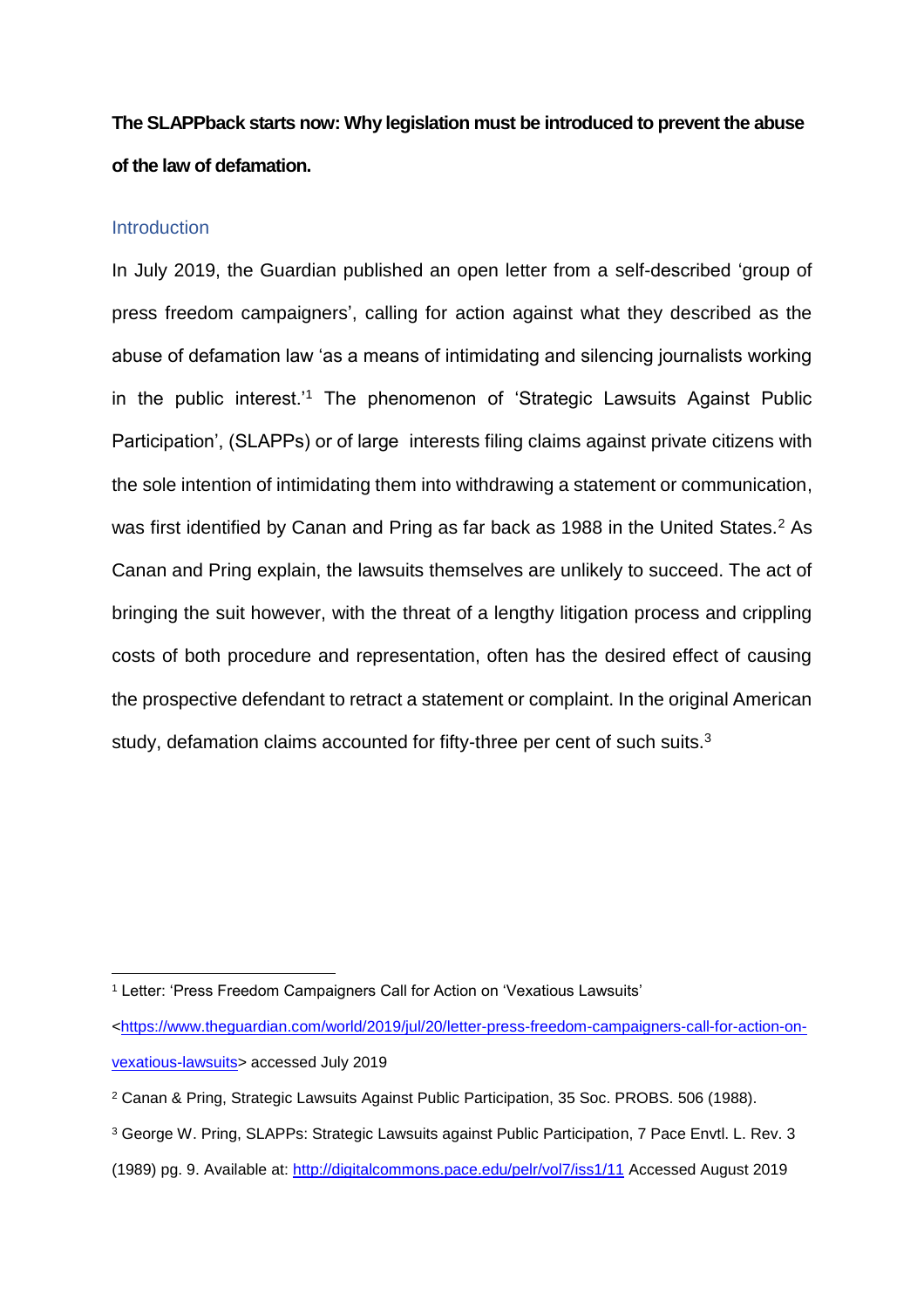Meanwhile, academic debate on the English law of defamation and its potential chilling effect on the press has largely centred around the substantive law<sup>4</sup>, whereas insufficient attention has been given to the exploitation of the procedure of suing in defamation, in particular the suing of individual journalists. As such, occurrences of strategic claims are becoming an ever-increasing phenomenon in the UK and in Europe, to the extent that a group of MEPs are calling for a new EU directive to address the issue.<sup>5</sup> Whilst there are several remedies that members of the press have when sued by larger interests in defamation, the law in the UK as it stands neither deters the bringing of SLAPPs nor adequately prevents the chilling effect on the free speech of the defendant journalists. It is argued that the best means of doing so whilst still allowing large private interests to protect their reputations is to introduce legislation enabling defendants to countersue for the abuse of process, or in other words, to bring a 'SLAPPback.'

## The Current Law

 $\overline{a}$ 

At first appearance, the changes brought about both by legislation and the common law would appear to be sufficient to safeguard the press's right to free speech from vexatious private litigation. The position taken by Lord Bingham in *Reynolds v. Times Newspapers* highlights the priority given to freedom of expression.

<sup>4</sup> See, for example, the judgment of Laws LJ in *British Chiropractic Association v Singh* [2011] 1 WLR 133 (2010)

<sup>5</sup> <sup>5</sup> Stephanie Kirchgaessner, 'MEPs call for power to tackle 'vexatious lawsuits' targeting journalists', The Guardian, [<https://www.theguardian.com/world/2018/feb/22/meps-call-for-power-to-tackle](https://www.theguardian.com/world/2018/feb/22/meps-call-for-power-to-tackle-vexatious-lawsuits-targeting-journalists)[vexatious-lawsuits-targeting-journalists>](https://www.theguardian.com/world/2018/feb/22/meps-call-for-power-to-tackle-vexatious-lawsuits-targeting-journalists) accessed July 2019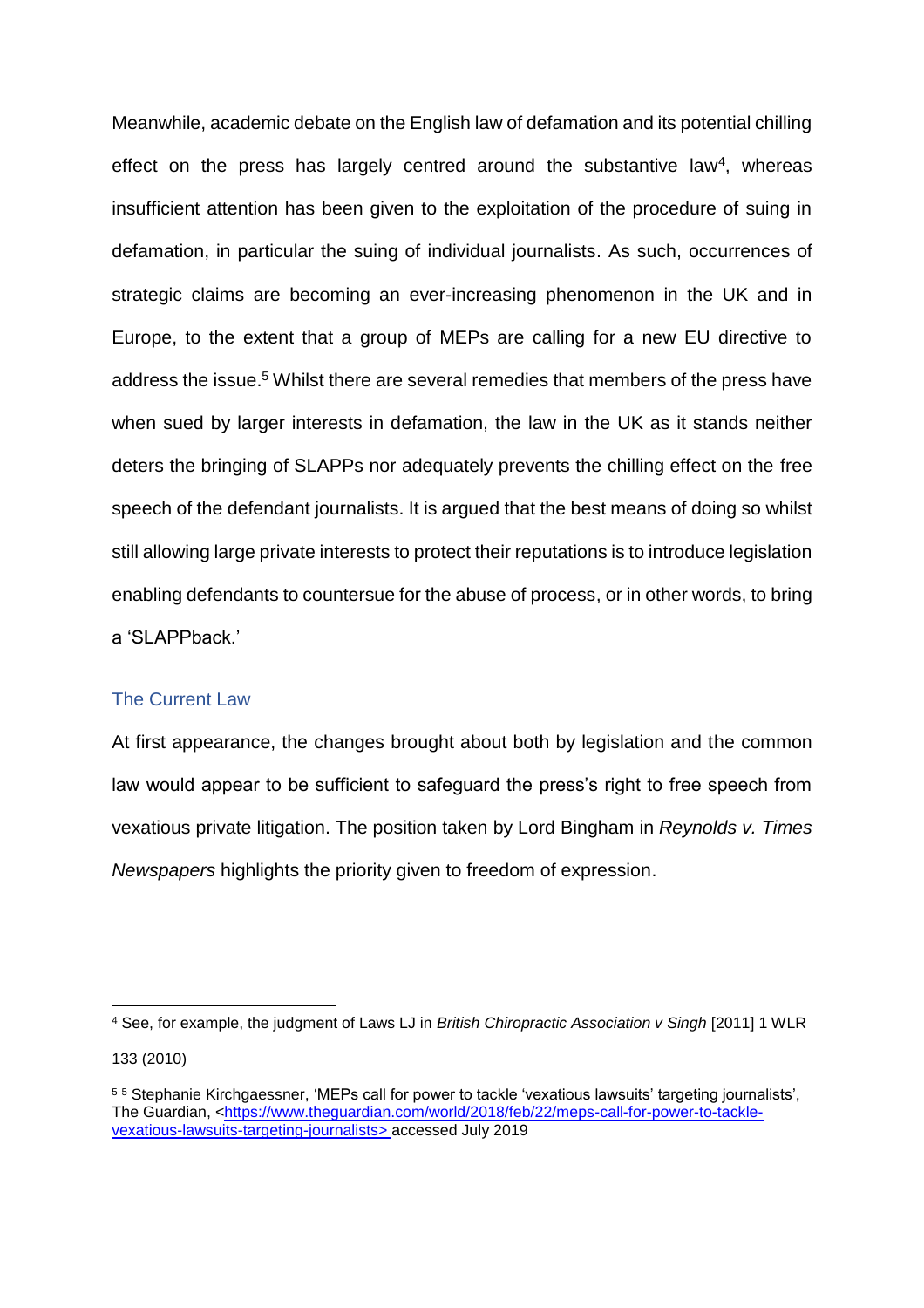*'The rule and regulation of speech is the exception requiring justification. The existence and width of any exception can only be justified if it is underpinned by a pressing social need.'<sup>6</sup>*

The recognition of the essentiality of a press able to report on matters concerning issues in the public interest without fear of reprisal from larger interests is reflected in the test adopted in *Reynolds* itself, later carried forward into s4(1) of the 2013 Defamation Act*,* in which a defendant will have a defence to an action for defamation if they can show both that *'The statement complained of was, or formed part of a statement on a matter of public interest';* and that *'The defendant reasonably believed that publishing the statement complained of was in the public interest*'. The test of 'reasonable belief' should mean that where a journalist acts in good faith in publishing a story he believes to be in the public interest, he has a defence to an action even if the story itself later proved to be untrue. The same, furthermore, applies to a 'peer reviewed statement in an academic or scientific journal', provided that the defendant can establish that independent review of the statement was carried out by either the editor or a person of expertise.<sup>7</sup>

In addition, where it can be shown that a defamation claim '[does] not serve the legitimate purpose of protecting the claimant's reputation',<sup>8</sup> the court has the power to strike out the claim, referred to by Laws LJ in *Lait v. Evening Standard* as 'The principle in the *Jameel*' case. In *Jameel* itself, the primary concern was whether the cost of the

<sup>6</sup> *Reynolds v Times Newspapers Ltd,* [2001] 2 A.C. 127 (1999) p67 para 4

<sup>7</sup> Defamation Act 2013 s6 para 3

<sup>8</sup> *Lait v Evening Standard Ltd, [2011] 1 W.L.R. 2973 (2011)* at [42]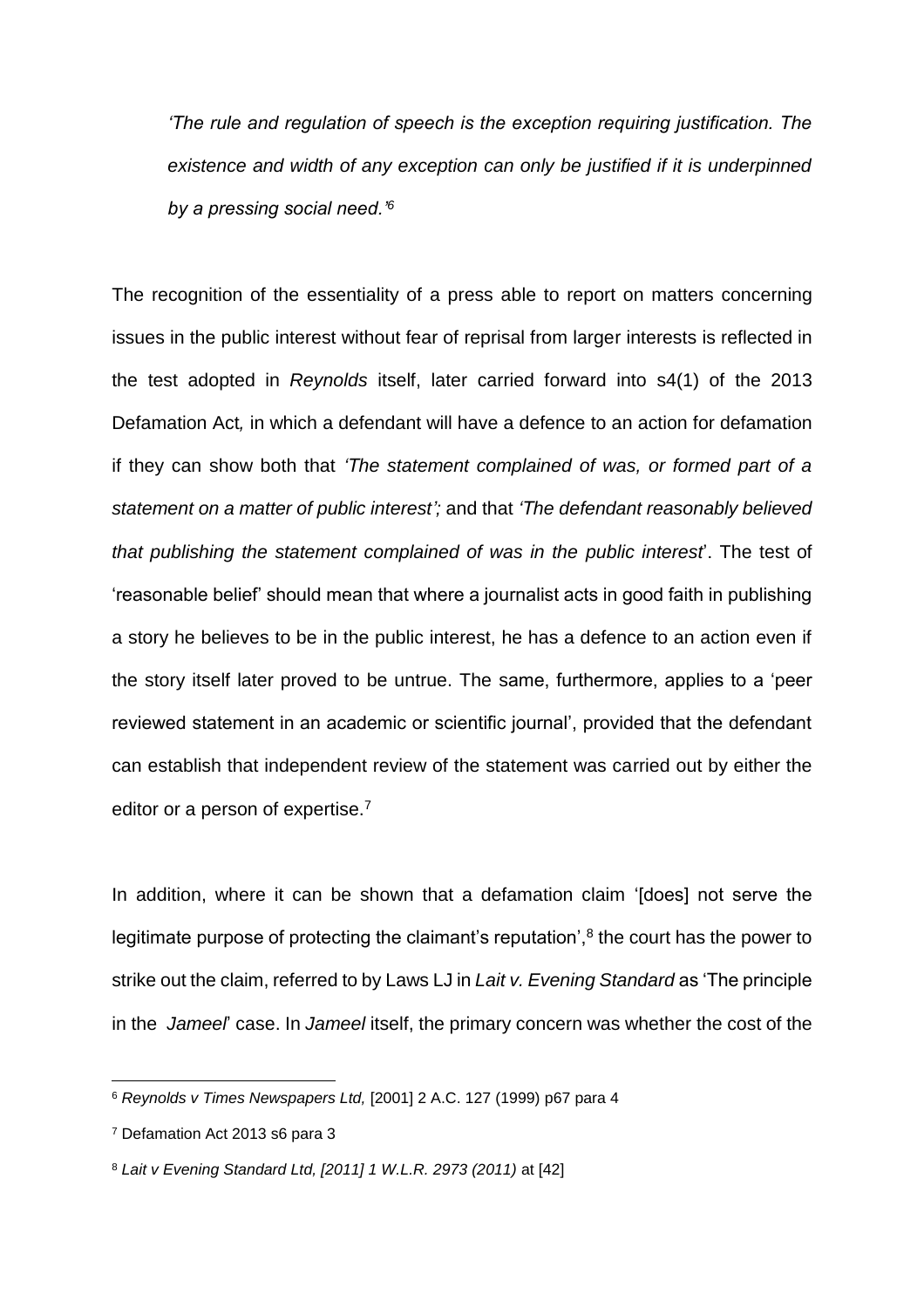procedure would be 'all out of proportion to what has been achieved', with Lord Phillips stating that *'It would be an abuse of process to continue to commit the resources of*  the English court...to an action where so little is now seen to be at stake.'<sup>9</sup> However, as Richard Hyde has suggested<sup>10</sup>, one can infer from the judgment of Laws LJ in *Lait v. Evening Standard*, which emphasises the ability of the court at a pre-trial stage to consider the balance between the public interest and private right<sup>11</sup>, that if it were obvious that a public interest defence under s4(1) of the Defamation Act was available, a court would be able to strike out the claim as an abuse of process.

Nonetheless, prospective defendants remain inadequately protected from the larger interest bringing the claim in the first place. Even before a defendant reaches the point at which a claim may be struck out, they have already incurred the costs of finding representation, of filing an application for a claim to be struck out and even preparing some preliminary evidence needed for the court to strike out the claim. Coupled with the uncertainty of whether the case will in fact go to trial, particularly where the evidence is complex, it is inevitable that many journalists without large financial backing will choose to settle the claim outside of court and withdraw the statement. Moreover, as the joint English PEN and Index on Censorship inquiry into English Libel Law points out, the publishing body providing libel insurance to the journalist or media will often insist on a settlement out of court, fearing that the costs of court proceedings

<sup>9</sup> *Jameel v Dow Jones & Co Inc*, [2005] Q.B. 946 (2005) at [69]

<sup>10</sup>Richard Hyde (2014) Procedural Control and the Proper Balance between Public and Private Interests in Defamation Claims, Journal of Media Law, 6:1, 47-68, DOI: 10.5235/17577632.6.1.47 at pg.60

<sup>11</sup> *[2011] 1 W.L.R. 2973 (2011)* at [42-44]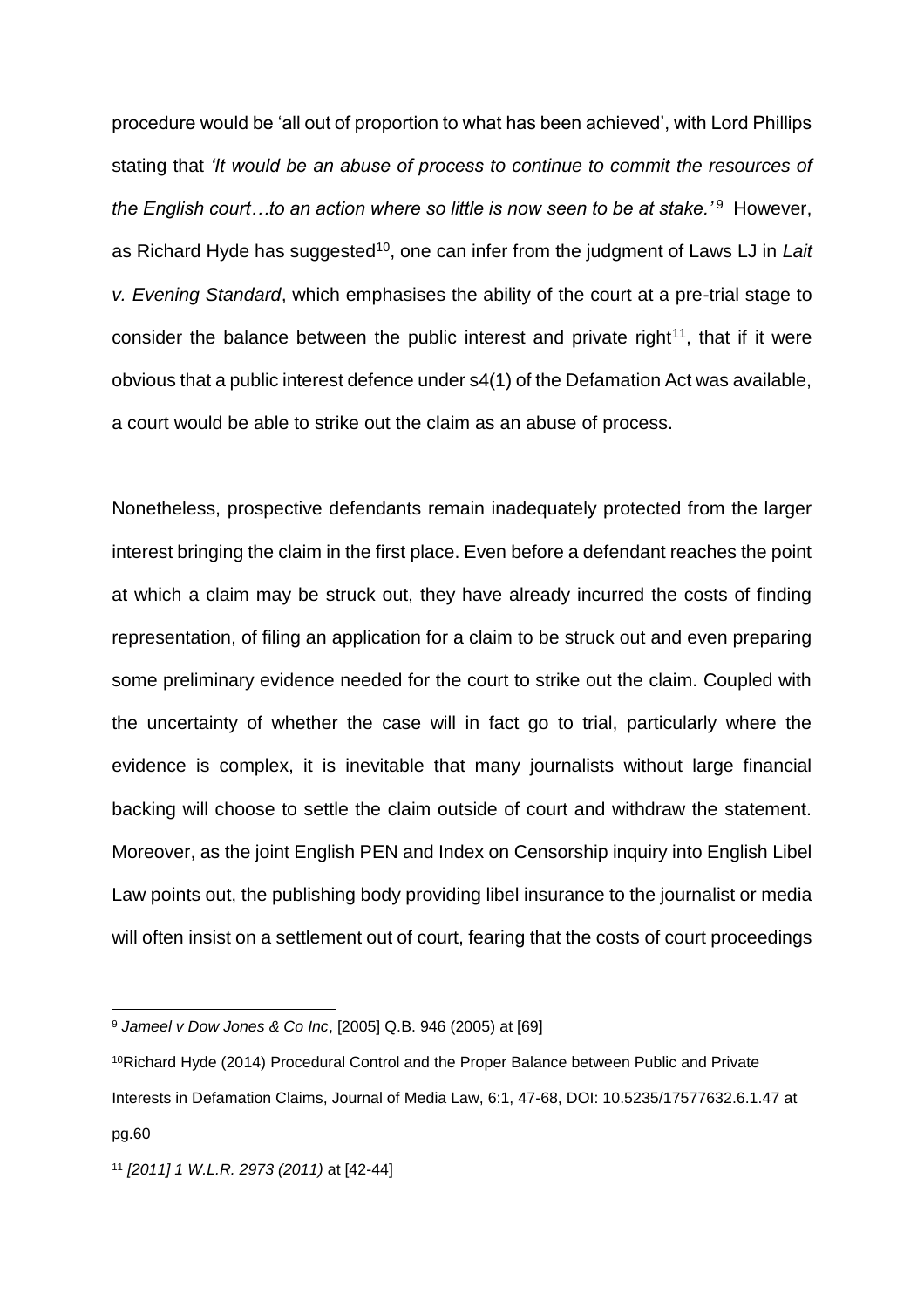will push their own insurance premiums upwards.<sup>12</sup> The courts themselves have acknowledged the unsatisfactory outcome of such an imbalance in defamation proceedings. Particularly revealing was the judgment of Laws LJ in *Singh*, in which the power of the current law to enable a large interest to silence a journalist through brute legal force was explicitly stated.

*"It seems unlikely that anyone would dare repeat the opinions expressed by Dr Singh for fear of a writ. Accordingly this litigation has almost certainly had a chilling effect on public debate which might otherwise have assisted potential patients to make informed choices …By proceeding against Dr Singh, and not the Guardian…the unhappy impression has been created that this is an endeavour by the BCA to silence one of its critics…If that is where the current law of defamation takes us, we must apply it." 13*

This demonstrates that the prospect of a successful defence or even a strike-out by the court is neither enough to deter potential litigants from bringing vexatious claims, nor enough to make the defendants feel they have an alternative remedy to settlement when they are brought. Thus, despite the importance the English law of defamation attaches to the freedom of the press, it remains inadequately equipped to protect journalists from its exploitation.

<sup>12</sup> (2009) Free Speech is Not For Sale. Available at: [WWW] http://www.libelreform.org/ourreport (accessed September 2019) (the Index/PEN report). P.10 Recommendation 8

<sup>&</sup>lt;sup>13</sup> British Chiropractic Association v Singh [2011] 1 WLR 133 (2010) at [12]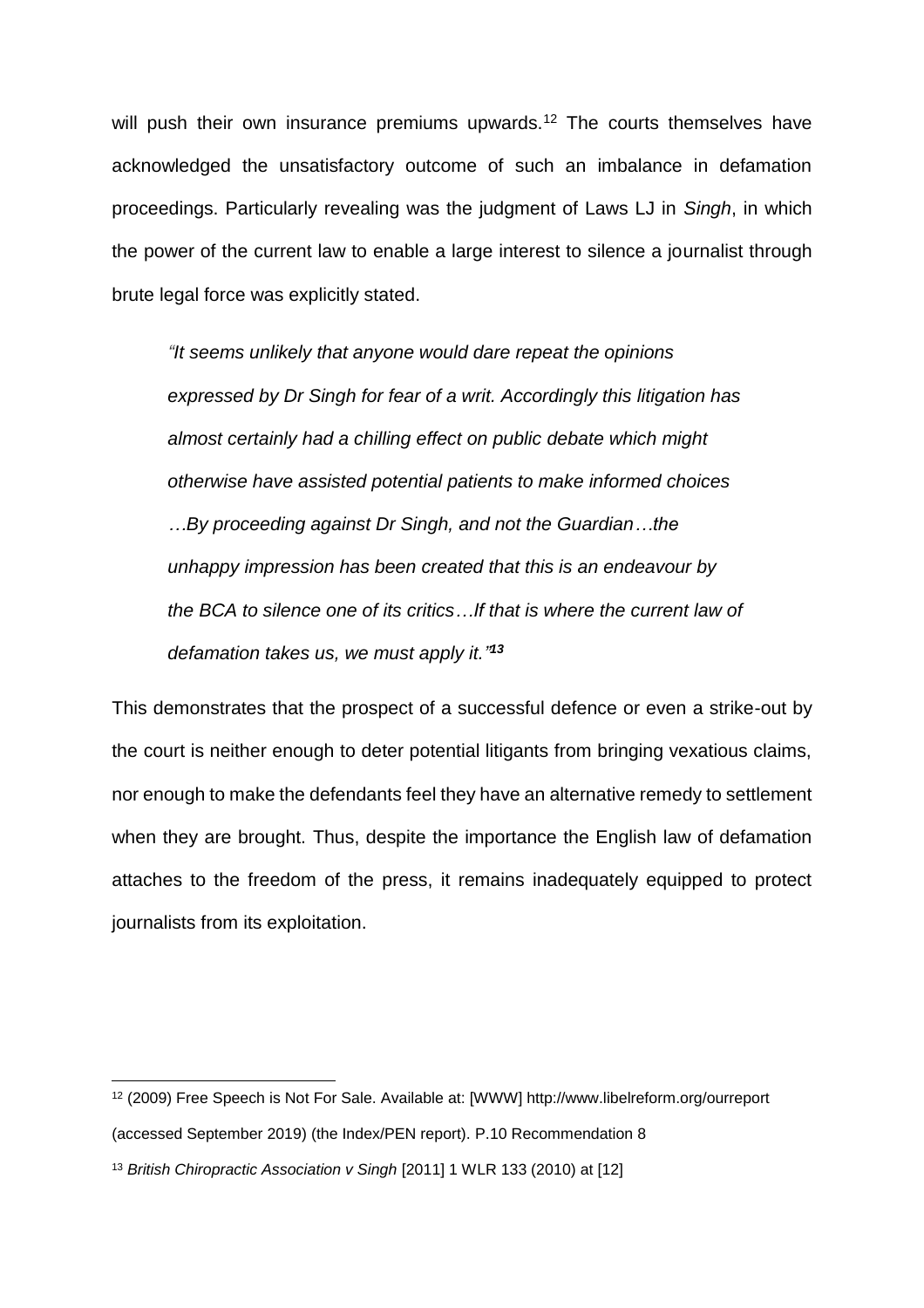## The Case for Reform

 $\overline{a}$ 

The consequent ability of large interests to silence and intimidate journalists into retracting statements and articles after issuing a claim poses several dangers.

Firstly, the ability of the press to speak freely is of immense value to a democratic society. The original study conducted by Pring and Canan highlights the need for the constant challenge and petition of political bodies by private citizens in a democracy not only so that the populace make informed decisions about how they vote, but in order to enable the government to act on behalf of the people, by making the wishes of the people known.<sup>14</sup> The press is an essential vehicle for this. The recent attempt by Arron Banks at bringing a claim in defamation seeking damages and an injunction against Carole Cadwalladr subsequent to her claim that 'Leave.EU' broke electoral law through their use of data<sup>15</sup> should thus make us very afraid of the potential for journalistic inquiry to be chilled where the need for inquiry into a political process is needed most.

However, the importance of the freedom of the press extends beyond challenge to political process. In a world in which corporate bodies have increasing control over the lives of private citizens, free investigation into their activities becomes critical for citizens to operate in society. It is notable that the call for an EU directive tackling

<sup>14</sup> Canan & Pring, Strategic Lawsuits Against Public Participation, 35 Soc. PROBS. 506 (1988). Pg. 17

<sup>&</sup>lt;sup>15</sup>Charlotte Tobbitt, 'Carole Cadwalladr will defend 'true' claims about Brexiteer Arron Banks in libel battle' [<](%3c) [https://www.pressgazette.co.uk/carole-cadwalladr-will-defend-true-claims-about-brexiteer](https://www.pressgazette.co.uk/carole-cadwalladr-will-defend-true-claims-about-brexiteer-aaron-banks-in-libel-battle/)[aaron-banks-in-libel-battle/>](https://www.pressgazette.co.uk/carole-cadwalladr-will-defend-true-claims-about-brexiteer-aaron-banks-in-libel-battle/) July 2019, accessed August 2019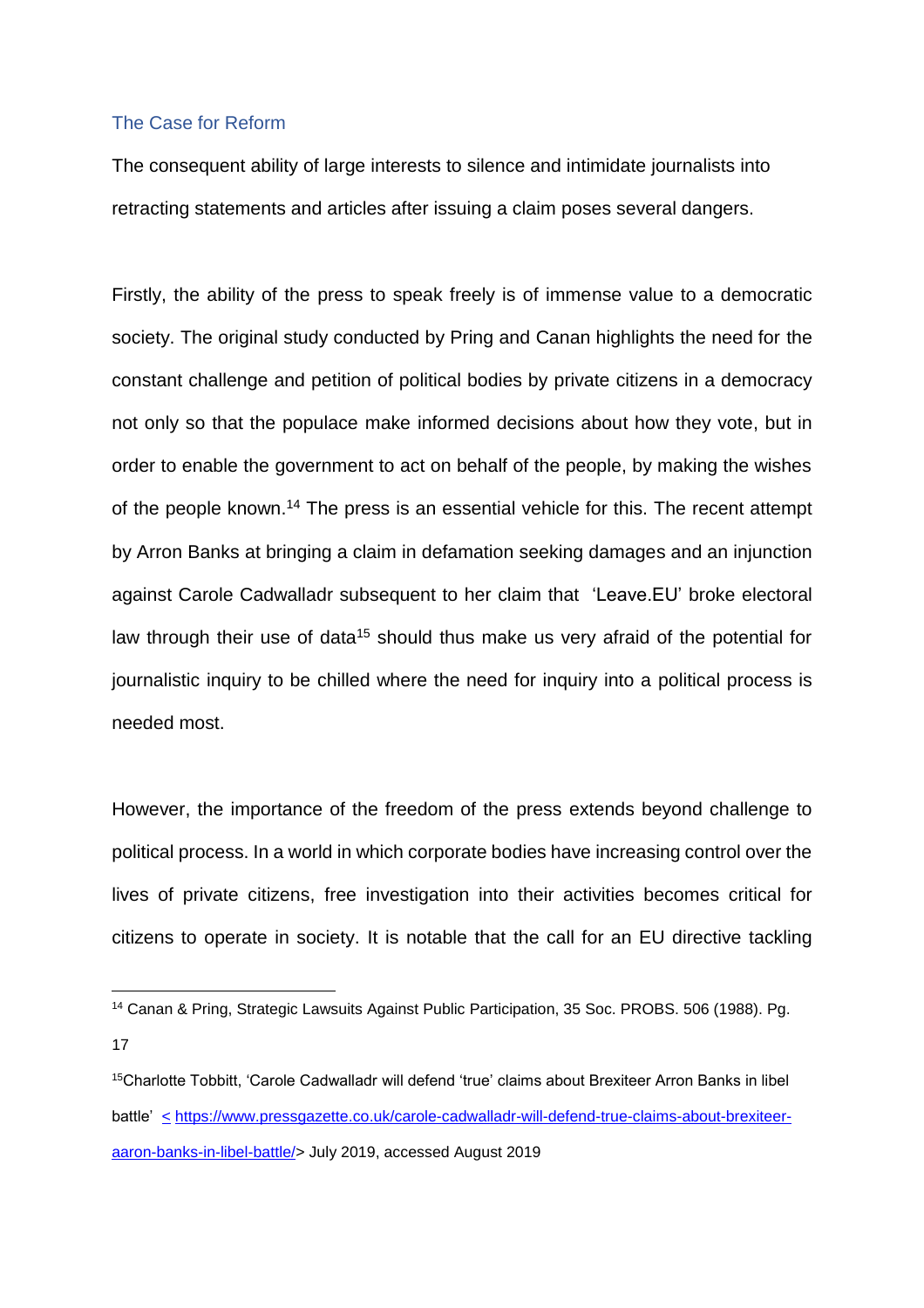SLAPPs highlighted the suits brought by Appleby against the Guardian and the BBC in response to the publication of the 'Paradise Papers', a piece of investigative journalism of immense importance to the public for its disclosure of off-shore tax havens, with the intent of preventing further publication. <sup>16</sup> The vast financial resources of some corporate interests compared to those in the press, moreover, particularly independent journalists or freelance writers and bloggers, shows great potential to chill important investigative reporting. Indeed, it can be shown that there is particular danger in effectively allowing large corporate interests to essentially regulate the press through private litigation. As David Mead has pointed out<sup>17</sup>, the Freedom of Information Act 2000 does not cover corporations, and as such information about steps taken to sue journalists is less likely to reach the public domain, particularly given the frequency with which claims are settled outside of court and thus not reported on.<sup>18</sup> Consequently, not only is reporting suppressed, but where a journalist has agreed to retract a statement, the public are left in the dark as to how or why.

Finally, the importance of sustaining a 'marketplace of ideas' with regard to comment and opinion has been stressed by the courts multiple times over the course of defamation proceedings, and remains crucial even outside of such important pieces

<sup>&</sup>lt;sup>16</sup> MEPs call for power to tackle 'vexatious lawsuits' targeting journalists (The Guardian)

[<sup>&</sup>lt;https://www.theguardian.com/world/2018/feb/22/meps-call-for-power-to-tackle-vexatious-lawsuits](https://www.theguardian.com/world/2018/feb/22/meps-call-for-power-to-tackle-vexatious-lawsuits-targeting-journalists)[targeting-journalists>](https://www.theguardian.com/world/2018/feb/22/meps-call-for-power-to-tackle-vexatious-lawsuits-targeting-journalists) accessed July 2019

<sup>17</sup> A chill through the back door? The privatised regulation of peaceful protest., P.L. 2013, Jan, 100- 118 pg. 9

<sup>18</sup> (2009) Free Speech is Not For Sale. Available at: [WWW] http://www.libelreform.org/ourreport (accessed September 2019) (the Index/PEN report). P.9, see also Appendix p.14-20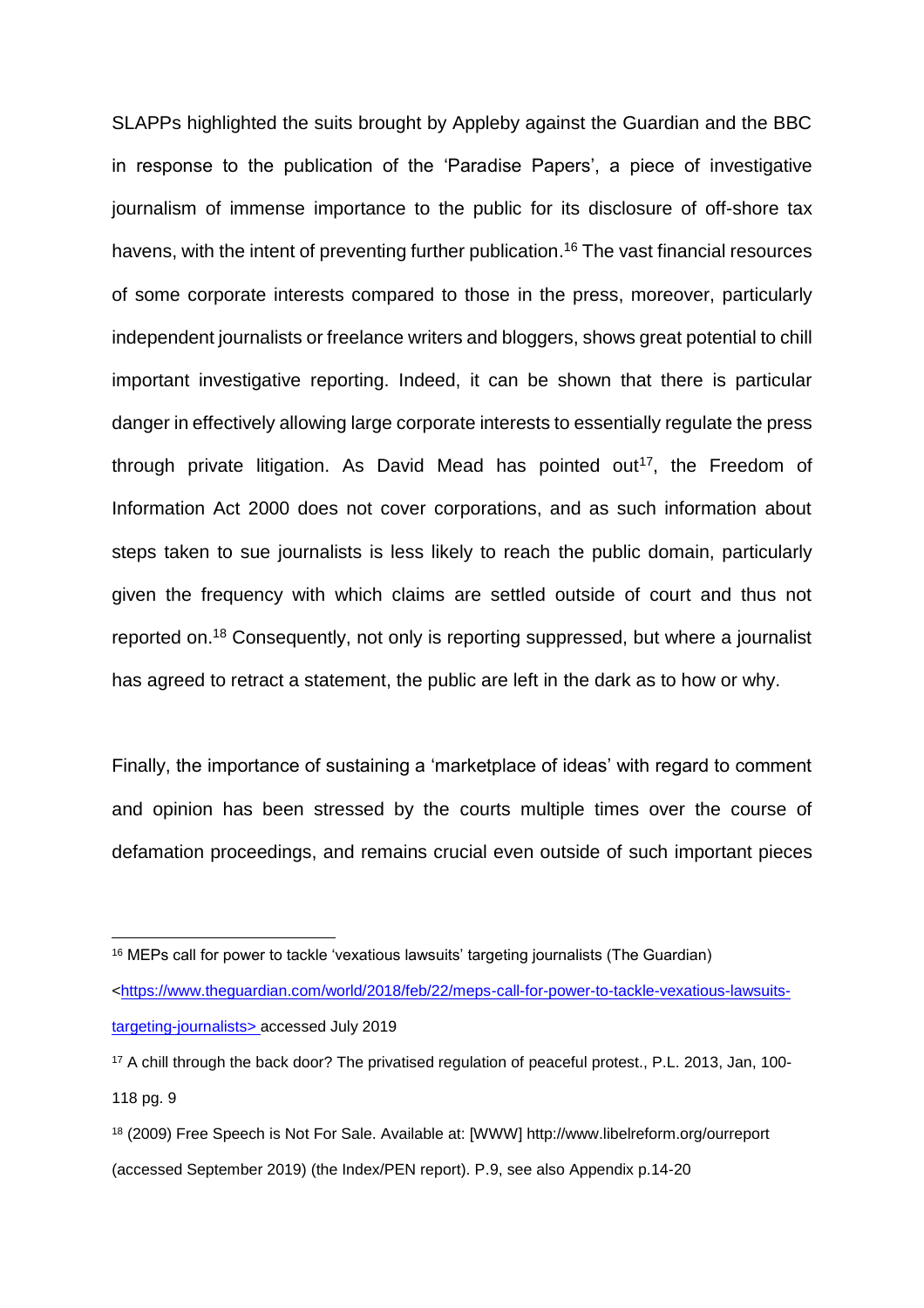of investigative journalism. Laws LJ made this clear in Singh<sup>19</sup>, quoting Judge Easterbrook in *Underwager v. Salter<sup>20</sup>*:

*'"Scientific controversies must be settled by the methods of science rather than by the methods of litigation … more papers, more discussion, better data, and more satisfactory models—not larger awards of damages—mark the path towards superior understanding of the world around us."'*

The trend, therefore, of litigation in the UK brought against journalists commenting on such scientific controversies $21$ , has the potential to allow the marketplace of ideas to become a monetary market, in which large financial backing wins out over the truth.

# Potential Breach of the ECHR

Furthermore, analogy with the case of *Steel v. UK<sup>22</sup>* suggests that if it is indeed the case that individual journalists are being silenced by the issuing of a vexatious defamation claim, the UK may well be in breach of its obligations under article 10 of the European Convention on Human Rights (ECHR.) The European Court on Human Rights (ECtHR) has stressed that when balancing the right to freedom of expression against the right to reputation.

<sup>19</sup> [2011] 1 WLR 133 (2010) at [34]

<sup>20</sup> *Underwager v Salter* (1994) 22 F 3d 730 , at para 14:

<sup>21</sup> (2009) Free Speech is Not For Sale. Available at: [WWW] http://www.libelreform.org/ourreport (accessed September 2019) (the Index/PEN report). Pg. 20 Appendix, Bad Science (2007-08) <sup>22</sup> (68416/01), [2005] E.M.L.R. 15 (2005)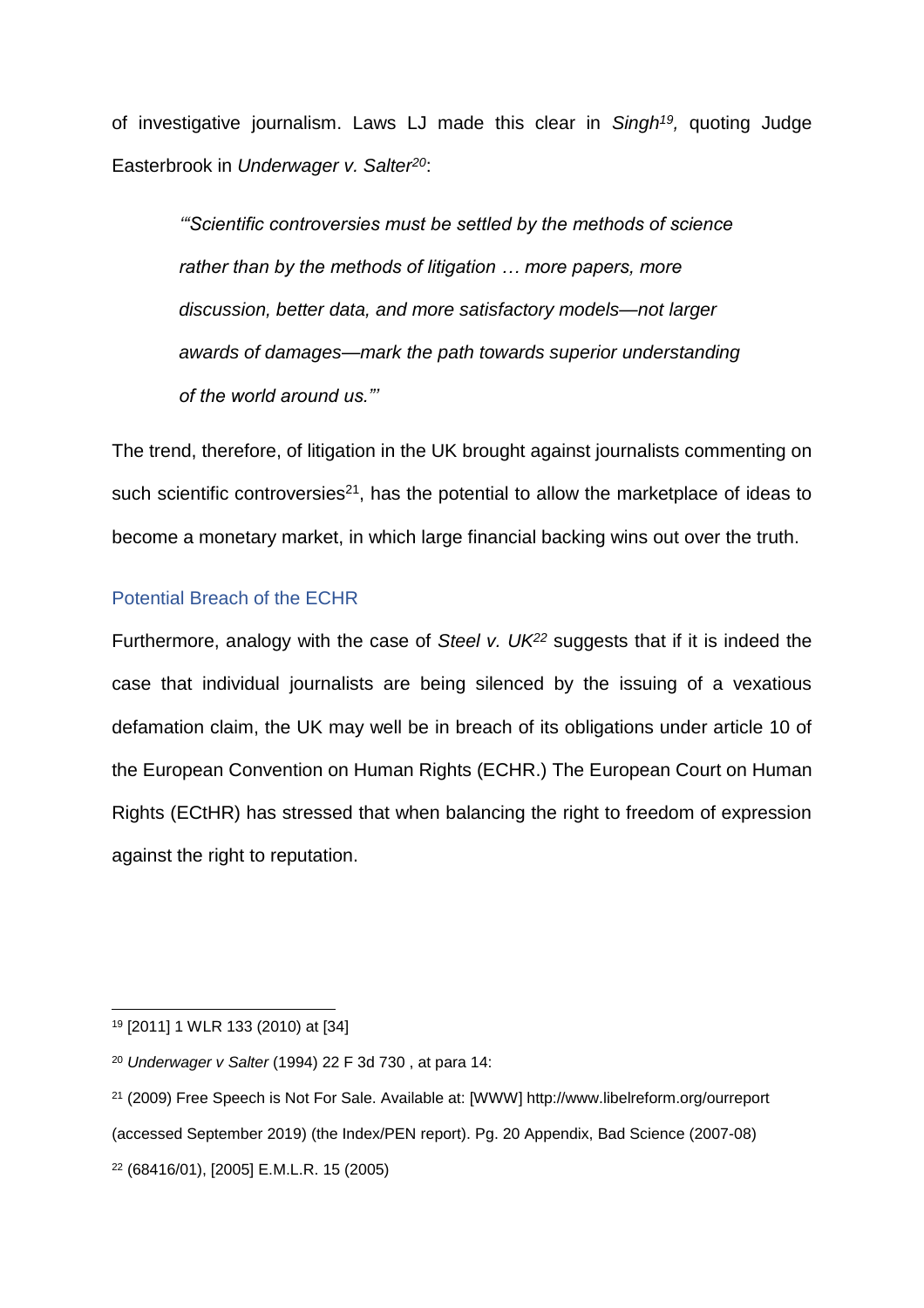*''The more general interest in promoting the free circulation of information and ideas about the activities of powerful commercial entities, and the possible "chilling" effect on others are also important factors to be considered.'<sup>23</sup>*

In addition, the Court considered the need for 'equality of arms' to be present in a court proceeding in order for the law enabling corporations to sue private individuals to be proportionate to that individual's right to freedom of expression.<sup>24</sup> As a result, it is reasonable to suggest that if it could be shown that defamation lawsuits were capable of being used to suppress a journalist's speech through prohibitive procedural costs intimidating them into retracting a statement, this could well present a restriction disproportionate to their right to freedom of expression.

## The Suggested Reform

Whilst numerous reforms have been suggested and executed over the last decade regarding English libel law, few have been directly addressed at preventing the issuing of SLAPPs. The most recent attempt at lobbying the European Commission for anti-SLAPP legislation suggested the creation of a legal-aid fund for journalists, which could be accessed after successfully defending themselves from a vexatious defamation claim.<sup>25</sup> Nonetheless, whilst this goes some way to enabling the defendant to feel they have sufficient financial backing to vindicate themselves in court, it does

<sup>23</sup> Steel v United Kingdom (68416/01), [2005] E.M.L.R. 15 (2005) at [95]

<sup>24</sup> [2005] E.M.L.R. 15 (2005) at [95]

<sup>25</sup> Stephanie Kirchgaessner, 'MEPs call for power to tackle 'vexatious lawsuits' targeting journalists', The Guardian, [<https://www.theguardian.com/world/2018/feb/22/meps-call-for-power-to-tackle](https://www.theguardian.com/world/2018/feb/22/meps-call-for-power-to-tackle-vexatious-lawsuits-targeting-journalists)[vexatious-lawsuits-targeting-journalists>](https://www.theguardian.com/world/2018/feb/22/meps-call-for-power-to-tackle-vexatious-lawsuits-targeting-journalists) accessed September 2019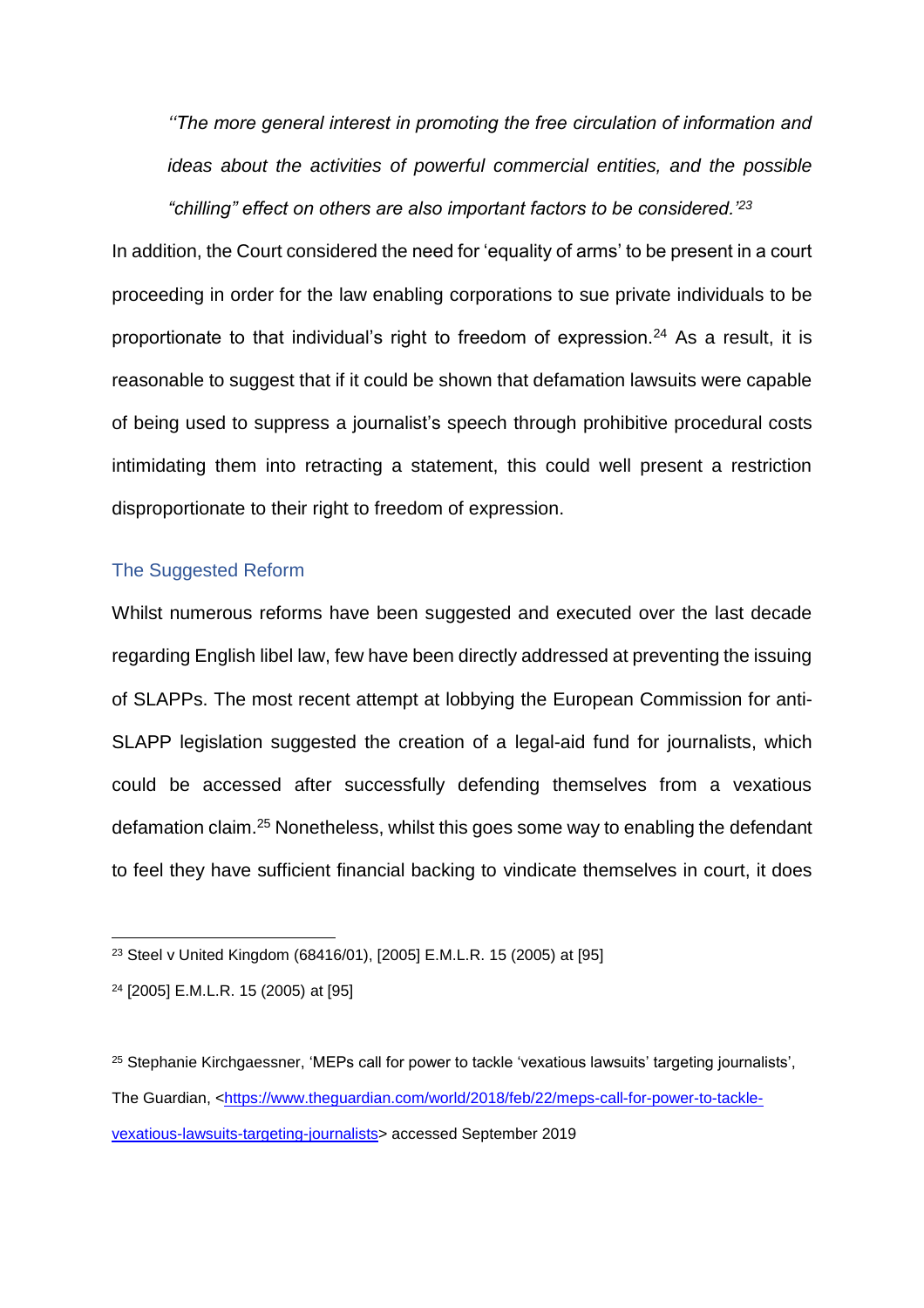little to prevent the claim being brought in the first place, and would inevitably result in both journalist and taxpayer money being wasted at the whim of the bringer of the SLAPP.

Instead, the development by legislation of a tort of abuse of process in defamation cases, with authorisation for judges to award exemplary damages, would have the effect of both deterring potential vexatious claims, and enabling journalists to fight such claims without fearing that they would be unable to recover their costs. Such legislation has been in place in California since 1992, and the State has since seen former defendants of SLAPPs recover large amounts in damages against former claimants.<sup>26</sup> To bring a claim, defendants must establish firstly that their acts arise from an exercise of their first amendment right to free speech involving a public issue or a matter of public interest, and secondly that the complaint 'is both legally sufficient and supported by a sufficient prima facie showing of facts.'<sup>27</sup>, or rather that there is some evidence to demonstrate that the original claim was based on the defendant's free speech. (Crucially, the courts have held that there should be no need to prove intent on the part of the defendant.)<sup>28</sup> Even in the absence of the equivalent of the first amendment in the UK, the recognition of a common law right to freedom of speech and the role of

<sup>&</sup>lt;sup>26</sup> Merriam and Benson, 'Identifying and Beating a Stratgic Lawsuit Against Public Participation' 1993, Duke Environmental Law and Policy Forum, p.29 para 1

<sup>27</sup> Californian Civil Procedure Code Section 425.16

<sup>28</sup> Navellier v. Sletten (Navellier I), 52 P.3d 703 (Cal. 2002) as cited in Golden, 'The Use (and Abuse) of anti-SLAPP motions to strike, Rutgers Journal of Law and Public Policy vol 12:4 Summer 2015 pg.29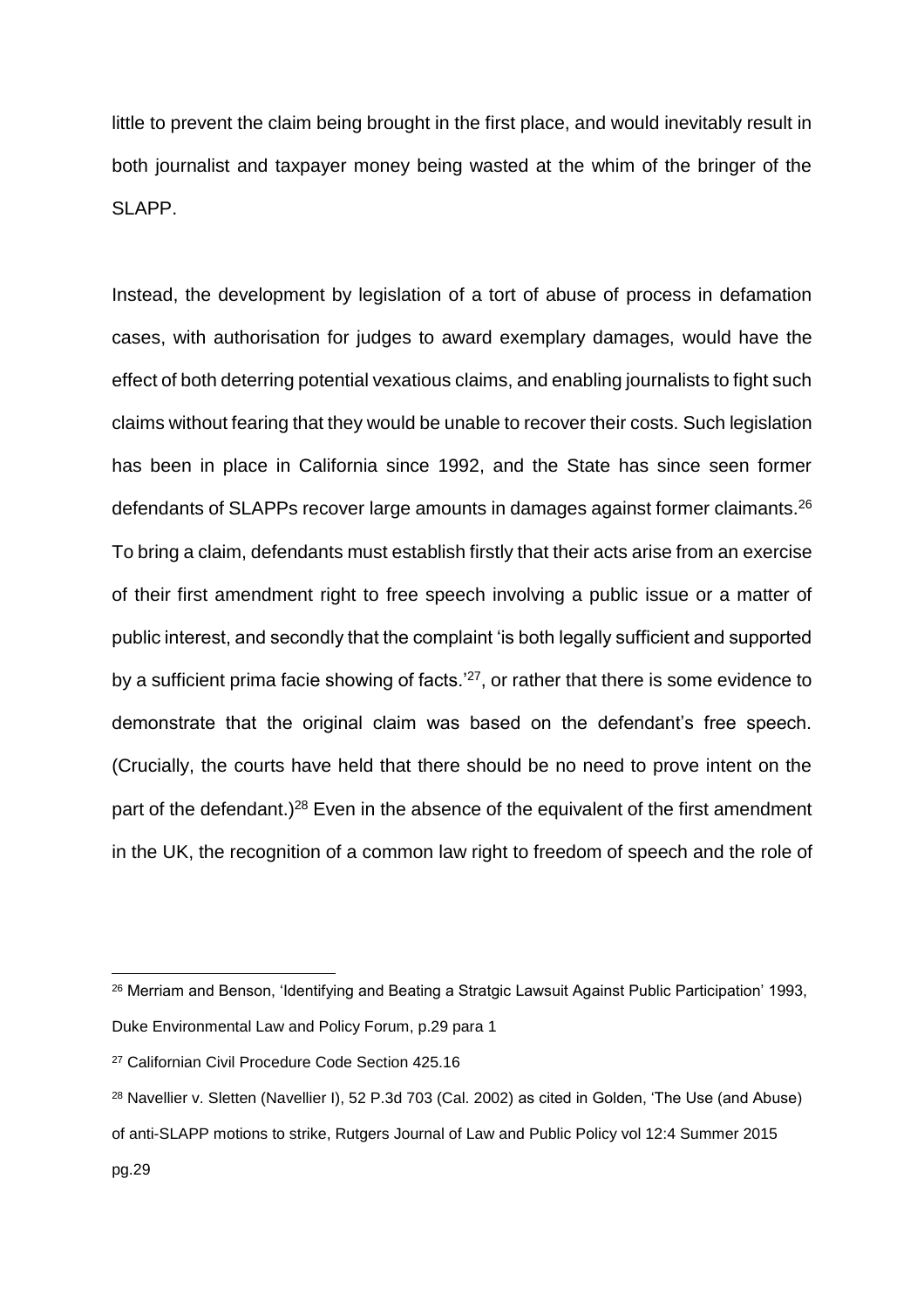the courts in balancing it against the civil right to reputation as a 'function of our constitution'<sup>29</sup> means that this would be a suitable model to import into the UK.

The idea is not uncontroversial, and even commentators such as Andrew Scott, who suggested such legislative reform alongside Alastair Mullis<sup>30</sup>, admits that one of them remains unconvinced of its viability in England and Wales.<sup>31</sup> Statutory authorisation for the award of exemplary damages, however, is not unprecedented in the English law of defamation. Subsequent to Lord Leveson's recommendation<sup>32</sup>, exemplary damages can be awarded under the Crime and Courts Act 2013 against defendant newspapers where in refusing to participate in independent regulation, their conduct has shown 'a deliberate or reckless disregard of an outrageous nature for the claimant's rights.<sup>33</sup> The establishes a precedent for statute to approve the award of exemplary damages not only to vindicate a claimant's right, but to achieve a public policy goal. This suggests that placing the question in the hands of the courts of whether the defendant has indeed shown 'deliberate or reckless disregard for the claimant's right to freedom of speech' (for example) to the extent that damages should

<sup>29</sup> *Lait v Evening Standard Ltd,* [2011] 1 W.L.R. 2973 (2011) at [45]

<sup>30</sup> Alastair Mullis and Andrew Scott: 'Something rotten in the state of English libel law? A rejoinder to the clamour for reform of defamation' Comms. L. 2009, 14(6), 173-183

 $31$  Andrew Scott, 'Opinion: "Ignoring domestic abuse? SLAPPS in the UK" January 2011,

[<sup>&</sup>lt;https://inforrm.org/2011/01/27/opinion-ignoring-domestic-abuse-slapps-in-the-uk-andrew-scott/>](https://inforrm.org/2011/01/27/opinion-ignoring-domestic-abuse-slapps-in-the-uk-andrew-scott/) accessed August 2019

<sup>32</sup> Lord Jusice Leveson, November 2012 'An Inquiry Into the Culture, Practices and Ethics of the Press' Executive Summary, pg.16 para 68

 $33$  Section 34(6)(a)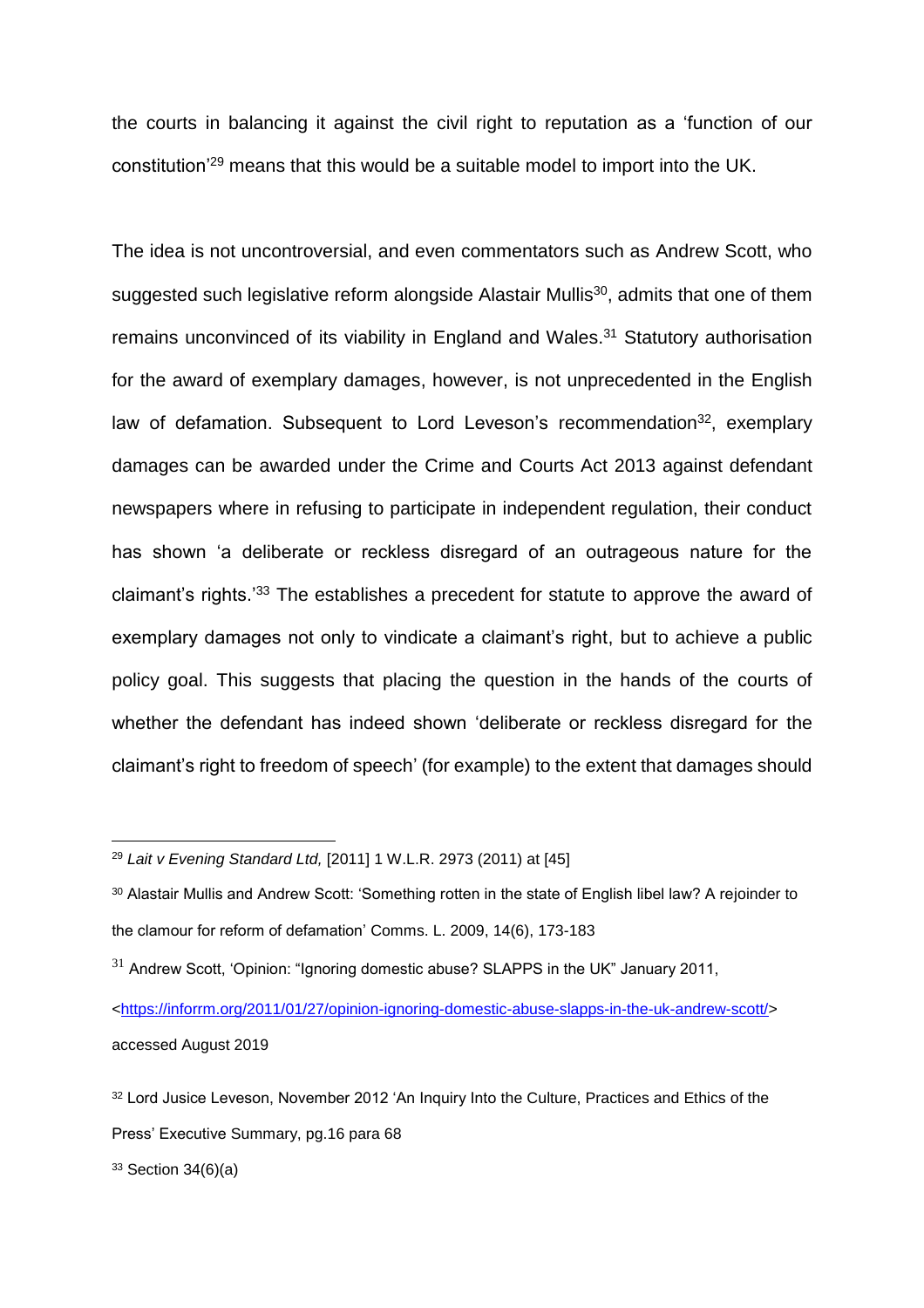be awarded against them not only because the claimant's rights must be vindicated, but because of the public interest in making an example of those who bring strategic claims in the first place, would not pose an unusual or onerous challenge for a judge exercising discretion.

### A Step Further?

 $\overline{a}$ 

Naturally, the availability of remedy through counter-suit imposes some burden on the potential claimant, and some may see it simply as a means of incurring further legal costs. Nonetheless, it is argued that the imposition of such a burden is preferable to introducing reform which would prevent large interests from bringing defamation claims at all. The joint English PEN and Index on Censorship inquiry into English Libel Law recommends that large and medium-sized bodies corporate bodies be exempted from English libel law unless they can demonstrate malicious falsehood.<sup>34</sup> Whilst seemingly radical, under the Australian Uniform Defamation Laws, a company is not allowed to bring a claim for defamation unless it has fewer than ten employees, thereby allowing small businesses that may seriously struggle financially after damage to their reputation to bring claims whilst preventing the potential exploitation of the law by large corporations.

This approach, however, stems from a flawed understanding of the purpose of defamation law. The tort of defamation is not merely intended to protect reputation, but to encourage the responsible use of speech on the part of commentators. One

<sup>&</sup>lt;sup>34</sup> English PEN & Index on Censorship: Free Speech Is Not For Sale: The Impact of English Libel Law on Freedom of Expression (November 2009) p.12 para 14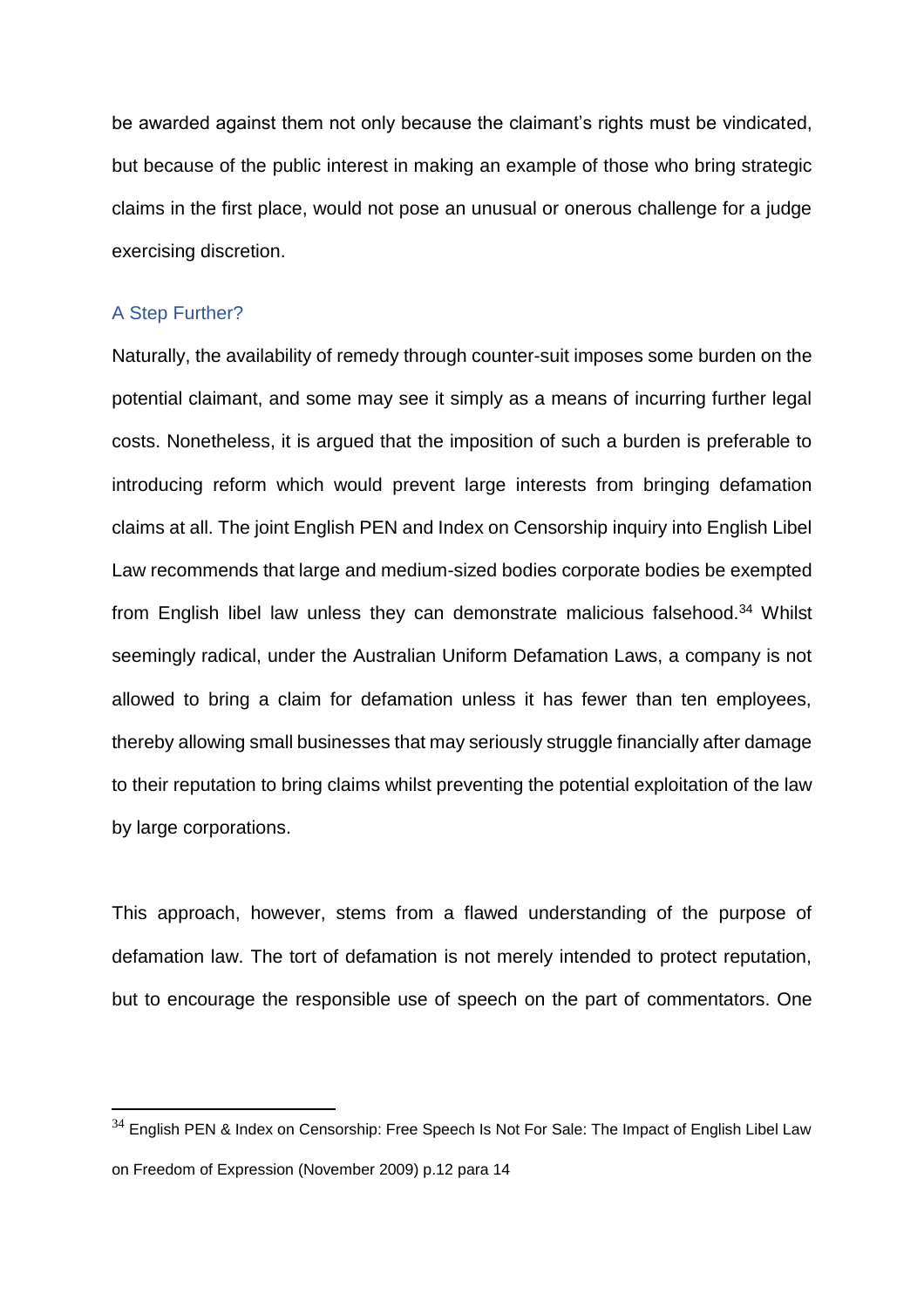might take the rejection of generic privilege of political discussion by Lord Cooke in *Reynolds* on the grounds that

*'The commercial motivation of the press and other sections of the media can create a temptation to… exaggerate, distort or unfairly represent alleged facts in order to excite the interests of readers'<sup>35</sup>*

and apply it to discussion of large corporations. The importance of the media in allowing the public to make informed decisions both on political and economic matters means that it is just as important for the press to exercise their powers of comment responsibly as it is for them to exercise their speech freely.

Moreover, such an approach fails to recognise the damage that defamation can have on the reputation of even a large business, and the consequent need for compensation where reputation has been unfairly damaged. As the ECtHR pointed out in *Steel,* the interest in protecting a company's commercial success and viability is not only for the benefit of the corporation itself, but '*for the benefit of shareholders, employees… also*  for the wider economic good.<sup>'36</sup> The potential for the comment of even one individual therefore to damage that success and viability<sup>37</sup> suggests that it is more important than ever to ensure that free speech is exercised responsibly.

<sup>35</sup> Reynolds v Times Newspapers Ltd, [2001] 2 A.C. 127 (1999) [at 219]

<sup>36</sup> Steel v United Kingdom (68416/01), [2005] E.M.L.R. 15 (2005) [at 94]

<sup>&</sup>lt;sup>37</sup> Justina Vasquez, 'In One Tweet, Kylie Jenner Wiped Out \$1.3 Billion of Snap's Market Value',

Bloomberg, [<https://www.bloomberg.com/news/articles/2018-02-22/snap-royalty-kylie-jenner-erased](https://www.bloomberg.com/news/articles/2018-02-22/snap-royalty-kylie-jenner-erased-a-billion-dollars-in-one-tweet)[a-billion-dollars-in-one-tweet>](https://www.bloomberg.com/news/articles/2018-02-22/snap-royalty-kylie-jenner-erased-a-billion-dollars-in-one-tweet) accessed September 2019